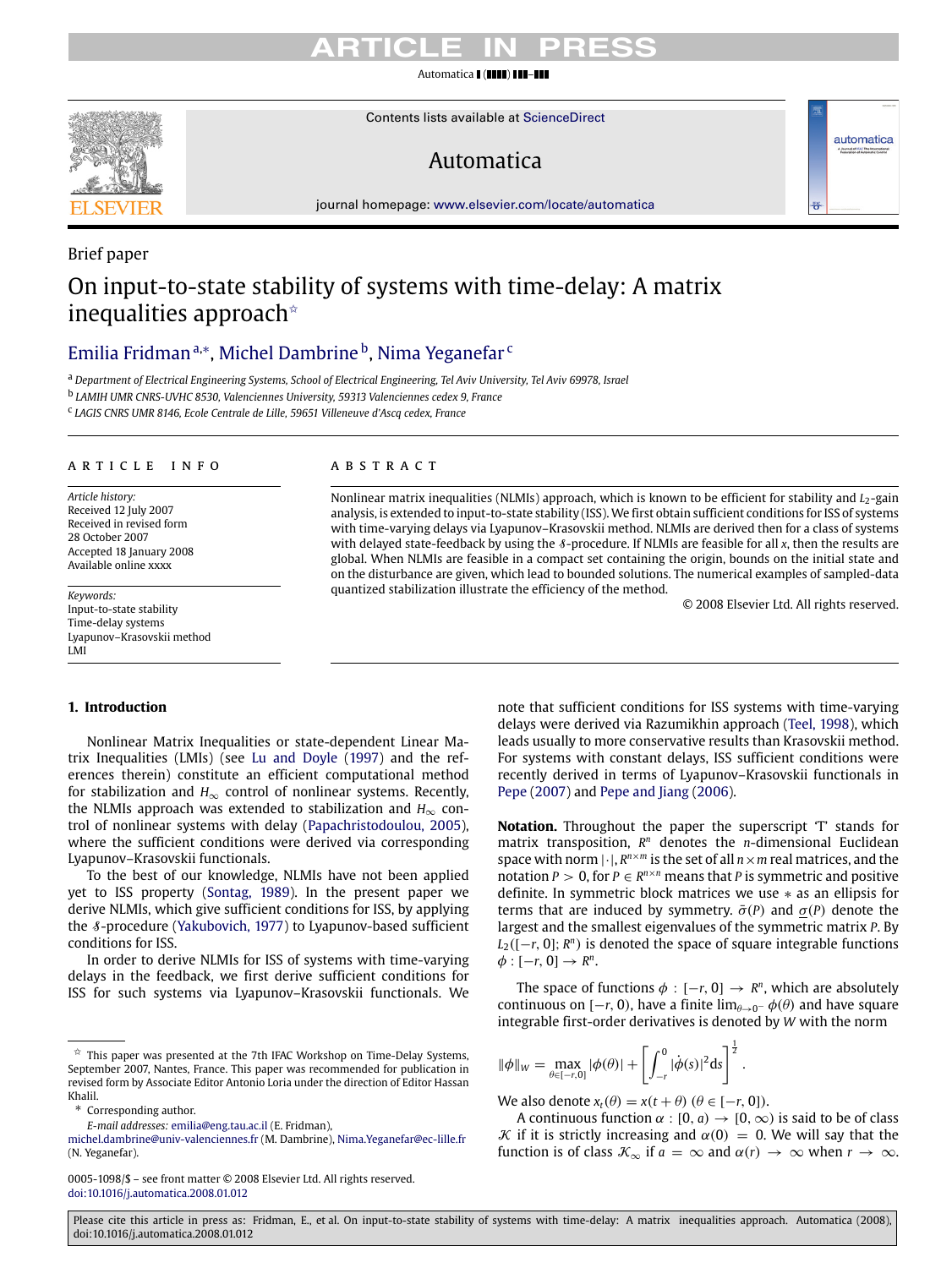2 *E. Fridman et al. / Automatica ( ) –*

A function  $\beta: [0,\infty)^2 \to [0,\infty)$  is said to be of class  $\mathcal{KL}$  if, for each fixed *t*, the mapping  $\beta(s, t)$  is of class  $\mathcal K$  and, for each fixed *s*, it is decreasing and  $\beta(s, t) \to 0$  as  $t \to \infty$ . The symbol  $|\cdot|_{\infty}$  stands for essential supremum.

#### **2. Input-to-state stability of systems with time-varying delays**

We consider the following system

$$
\dot{x}(t) = f(x(t), x(t - \tau(t)), w(t)),\tag{1}
$$

where  $x(t) \in R^n$  is the system state,  $w(t) \in R^p$  is an exogenous signal, *f* :  $R^n \times R^n \times R^p \rightarrow R^n$  is a continuously differentiable function,  $f(0, 0, 0) = 0$  and  $\tau(t)$  is the unknown piecewise-continuous timedelay that satisfies  $0 \leq \tau(t) \leq r$ . Given a measurable locally essentially bounded input *w*, Eq. [\(1\)](#page-1-0) with initial condition  $x_{t_0} = \phi \in$ *W* has a unique solution [\(Kolmanovskii](#page-5-10) [&](#page-5-10) [Myshkis,](#page-5-10) [1999,](#page-5-10) chapter 3, Section 2.4).

**Definition 1.** The system [\(1\)](#page-1-0) is said to be uniformly globally ISS if there exist a  $K\mathcal{L}$  function  $\beta$  and a  $\mathcal{K}$  function  $\gamma$  such that, for any initial time  $t_0$ , any initial state  $x_{t_0} = \phi \in W$  and any measurable, locally essentially bounded input *w*, the solution  $x(t, t_0, \phi)$  exists for all  $t \ge t_0$  and furthermore it satisfies

$$
|x(t, t_0, \phi)| \leq \max \left( \beta(\|\phi\|_W, t - t_0), \gamma\left( \left|w_{[t_0, t]}\right|_{\infty} \right) \right). \tag{2}
$$

Given a continuous functional  $V: R \times W \times L_2([-r, 0], R^n) \to R^+$ , define (see e.g., [Kolmanovskii](#page-5-10) [and](#page-5-10) [Myshkis](#page-5-10) [\(1999\)](#page-5-10))

$$
\dot{V}(t, \phi, \dot{\phi}) = \lim \sup_{h \to 0^+} \frac{1}{h} [V(t+h, x_{t+h}(t, \phi), \dot{x}_{t+h}(t, \phi)) - V(t, \phi, \dot{\phi})],
$$

where  $x_t(t_0, \phi)$ , for  $t \ge t_0$ , is a solution of the initial-value problem [\(1\)](#page-1-0) with the initial condition  $x_{t_0} = \phi \in W$ .

<span id="page-1-6"></span>**Lemma 1.** *Let there exists a locally Lipschitz with respect to the second and the third arguments functional V* : *R* × *W* ×  $L_2([-r, 0]; R^n) \rightarrow R^+$  *such that the function*  $v(t) = V(t, x_t, \dot{x}_t)$ *is absolutely continuous for measurable essentially bounded w. If additionally there exist functions*  $\alpha_1, \alpha_2$  *of class*  $\mathcal{K}_{\infty}$ *, and functions*  $\alpha_3$ ,  $\theta$  of class  $\mathcal K$  such that

(i) 
$$
\alpha_1(|\phi(0)|) \le V(t, \phi, \dot{\phi}) \le \alpha_2(||\phi||_W),
$$

(ii)  $V(t, \phi, \phi) \leq -\alpha_3(V(t, \phi, \phi))$  *for*  $V(t, \phi, \phi) \geq \theta(|w|)$ *,* 

then [\(1\)](#page-1-0) is uniformly globally ISS with  $\gamma = \alpha_1^{-1} \circ \theta$ .

**Proof** Follows the lines of [Sontag](#page-5-5) [\(1989\)](#page-5-5). Denote

$$
\Lambda_{\theta}(t) = \left\{ \phi \in W : V(t, \phi, \dot{\phi}) < \theta(|w_{[t_0, \infty)}|_{\infty}) \right\}.
$$

(a) Let  $t_1$  be the first time, when the solution  $x_t = x_t(t_0, \phi)$  enters  $\Lambda_{\theta}(t)$ . For all  $t \in [t_0, t_1)$ ,  $v(t) = V(t, x_t, \dot{x}_t) \geq \theta(|w_{[t_0,\infty)}|_{\infty})$  and thus  $\dot{v}(t) \leq -\alpha_3(v(t))$ . Then (see Chapter 4 of [Khalil](#page-5-11) [\(2002\)](#page-5-11)), there exists a class  $\mathcal{K} \mathcal{L}$  function  $\sigma(r, s)$  such that  $v(t) \leq \sigma(v(t_0), t - t_0)$ . Hence,

$$
|x(t, t_0, \phi)| \leq \alpha_1^{-1}(v(t)) \leq \alpha_1^{-1}(\sigma(v(t_0), t - t_0))
$$
  
 
$$
\leq \alpha_1^{-1}(\sigma(\alpha_2(\|\phi\|_W), t - t_0)) \stackrel{\Delta}{=} \beta(\|\phi\|_W, t - t_0).
$$

Since  $\beta(\|\phi\|_W, t - t_0) \to 0$  as  $t \to \infty$ , there is a finite time after which  $\beta(\|\phi\|_W, t - t_0) < \theta(|w_{[t_0,\infty)}|_{\infty})$  for all *t*. Therefore  $t_1 < \infty$ .

(b) We show now that  $x_t \in A_\theta(t)$ ,  $\forall t \geq t_1$  which implies that  $|x(t, t_0, \phi)| \leq \alpha_1^{-1}(\theta(|w_{[t_0,\infty)}|_{\infty}))$ . Suppose that it is not the case. Then, there exists an  $\varepsilon > 0$  such that the set  $\mathcal{T} = \{t \ge t_1 : v(t) >$  $\theta(|w_{[t_0,\infty)}|_\infty)+\varepsilon\}\subset R$  is not empty. Let  $t^*$  denote its infimum. By (ii), *v*<sup>(*t*)</sup> < 0 almost everywhere in a neighborhood of *t*<sup>\*</sup>, so *v* is strictly decreasing in a neighborhood of *t* ∗ , which is in contradiction with the fact that  $t^*$  is the infimum of  $\mathcal T$ .

(c) By the causality argument, (a) and (b) imply [\(2\)](#page-1-1) with the gain  $\gamma = \alpha_1^{-1} \circ \theta.$ 

#### **3. ISS analysis of systems with delayed feedback: NLMI approach**

#### *3.1. Global input-to-state stability*

<span id="page-1-2"></span>Consider a class of systems, affine in control  $u(t) \in R^m$  and disturbance  $w(t) \in R^p$ :

<span id="page-1-0"></span>
$$
\dot{x}(t) = A(x(t))x(t) + B_2(x(t))u(t) + B_1(x(t))w(t),
$$
\n(3)

where  $x(t) \in R^n$ , A, B<sub>2</sub> and B<sub>1</sub> are continuously differentiable matrix functions. Given a state-feedback

<span id="page-1-3"></span>
$$
u(t) = K(x(t - \tau(t))), \qquad K(x) = k(x)x,
$$
 (4)

where  $k: R^n \to R^{m \times n}$  is a continuously differentiable function and where  $\tau(t) \in [0, r]$  is the unknown piecewise-continuous delay, that often appears in the feedback. Following [Liberzon](#page-5-12) [\(2006\)](#page-5-12) and [Teel](#page-5-7) [\(1998\)](#page-5-7), we are looking for conditions that guarantee the ISS of the closed-loop system [\(3\)](#page-1-2) and [\(4\)](#page-1-3) with a gain  $\gamma$  for all  $\tau(t) \in [0, r]$ . We note that in this section we focus on the analysis results. For linear systems, the design procedure will be given in Section [4.](#page-4-0)

We assume that  $K_x = \frac{\partial K}{\partial x}$  (the Jacobian matrix of *K*) satisfies the following inequality

<span id="page-1-1"></span>
$$
|K_x|^2 \le N + a_2(|x|), \quad x \in R^n,
$$
\n(5)

<span id="page-1-5"></span>with some constant  $N > 0$  and some class  $K$  function  $a_2$ . We apply the relation

$$
K(x(t - \tau(t))) = K(x(t)) - \int_{t-\tau(t)}^{t} K_x(x(s))\dot{x}(s)ds,
$$

and represent the closed-loop system [\(3\)](#page-1-2) and [\(4\)](#page-1-3) in the form:

$$
\dot{x}(t) = A(x(t))x(t) + B_2(x(t))K(x(t)) + B_1(x(t))w(t)
$$
  
- B<sub>2</sub>(x(t))  $\int_{t-\tau(t)}^t K_x(x(s))\dot{x}(s)ds.$  (6)

Note that  $(6)$  is equivalent to  $(3)$  and  $(4)$ .

<span id="page-1-4"></span>Consider the following Lyapunov–Krasovskii functional

$$
V(x_t, \dot{x}_t) = x^{\mathrm{T}}(t)Px(t) + \int_{t-r}^{t} D(s, x_t, \dot{x}_t)ds,
$$
  

$$
D(s, x_t, \dot{x}_t) \stackrel{\Delta}{=} \int_{s}^{t} \dot{x}^{\mathrm{T}}(\xi)K_x^{\mathrm{T}}(x(\xi))RK_x(x(\xi))\dot{x}(\xi)d\xi, \quad P > 0, R > 0. (7)
$$

We verify that

$$
\int_{t-r}^{t} D(s, x_t, \dot{x}_t) ds
$$
\n
$$
= \int_{t-r}^{t} (\xi - t + r) \dot{x}^{T}(\xi) K_x^{T}(x(\xi)) R K_x(x(\xi)) \dot{x}(\xi) d\xi
$$
\n
$$
\leq r \int_{t-r}^{t} \dot{x}^{T}(\xi) K_x^{T}(x(\xi)) R K_x(x(\xi)) \dot{x}(\xi) d\xi.
$$
\n(8)

Applying further [\(5\),](#page-1-5) we find

$$
\int_{t-r}^{t} D(s, x_{t}, \dot{x}_{t}) ds \leq r \bar{\sigma}(R) \int_{t-r}^{t} |K_{x}(x(s))|^{2} |\dot{x}(s)|^{2} ds
$$
\n
$$
\leq r \bar{\sigma}(R) (N + \max_{\theta \in [-r, 0]} a_{2} (|\dot{x}(t + \theta)|)) \int_{t-r}^{t} |\dot{x}(s)|^{2} ds
$$
\n
$$
\leq c_{1} \int_{t-r}^{t} |\dot{x}(s)|^{2} ds + c_{2} a_{2}^{2} (\max_{\theta \in [-r, 0]} |\dot{x}(t + \theta)|) + c_{2} (\int_{t-r}^{t} |\dot{x}(s)|^{2} ds)^{2},
$$
\nwhere  $c_{1} = r \bar{\sigma}(R)N, c_{2} = r \bar{\sigma}(R)/2$ . Since\n
$$
|\dot{x}(t)|^{2} \underline{\sigma}(P) \leq x^{T}(t) P x(t) \leq |\dot{x}(t)|^{2} \bar{\sigma}(P),
$$

we conclude that (i) of [Lemma 1](#page-1-6) is satisfied with  $\alpha_1(|x|) = |x|^2 \underline{\sigma}(P)$ and with

$$
\alpha_2(s) = \max\{c_1s^2 + c_2s^4, \bar{\sigma}(P)s^2 + c_2a_2^2(s)\}.
$$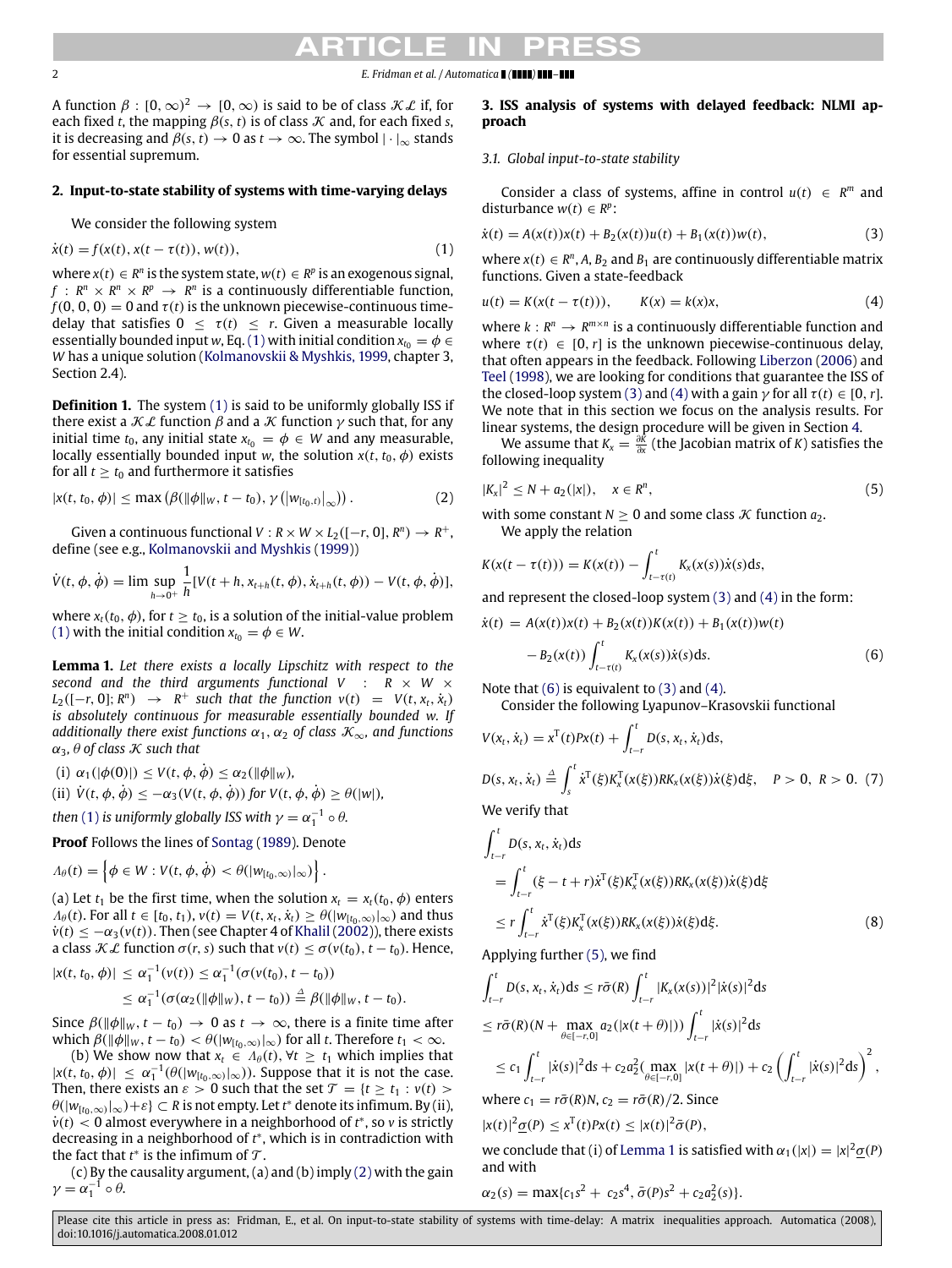#### *E. Fridman et al. / Automatica ( ) –* 3

Moreover, the function  $v(t) = V(x_t, \dot{x}_t)$  is absolutely continuous along the solutions of [\(3\)–](#page-1-2)[\(4\)](#page-1-3) with  $x_{t_0} \in W$  and with measurable essentially bounded *w*.

To satisfy assumption (ii) of [Lemma 1,](#page-1-6) we find conditions which guarantee that, for some constant  $a_3 > 0$ 

$$
\dot{V}(x_t, \dot{x}_t) + a_3 V(x_t, \dot{x}_t) < 0
$$
, for  $V(x_t, \dot{x}_t) \geq |w(t)|^2$ .

[B](#page-5-13)y applying the *§*-procedure [\(Boyd,](#page-5-13) [El](#page-5-13) [Ghaoui,](#page-5-13) [Feron,](#page-5-13) [&](#page-5-13) [Balakrish](#page-5-13)[nan,](#page-5-13) [1994;](#page-5-13) [Yakubovich,](#page-5-6) [1977\)](#page-5-6), the latter condition is satisfied if, for some positive continuous scalar function  $\lambda(x)$ , the following holds:

$$
U \stackrel{\Delta}{=} \dot{V}(x_t, \dot{x}_t) + a_3 V(x_t, \dot{x}_t) + \lambda(x(t))(V(x_t, \dot{x}_t) - |w(t)|^2) < 0, \quad \forall x \neq 0.
$$
 (9)

Hence, differentiating *V* along the trajectories of [\(6\)](#page-1-4) we find

$$
U \leq 2x^{T}(t)P\left[A(x(t))x(t) + B_{2}(x(t))K(x(t))\right.- B_{2}(x(t))\int_{t-\tau(t)}^{t} K_{x}(x(s))\dot{x}(s)ds + B_{1}(x(t))w(t)\right]+ r\dot{x}^{T}(t)K_{x}^{T}(x(t))RK_{x}(x(t))\dot{x}(t)- \int_{t-r}^{t} \dot{x}^{T}(s)K_{x}^{T}(x(s))R(1 - r(a_{3} + \lambda(x(t))))K_{x}(x(s))\dot{x}(s)ds+ x^{T}(t)Px(t)[a_{3} + \lambda(x(t))] - \lambda(x(t))w^{T}(t)w(t).
$$
 (10)

Applying further Jensen's inequality [\(Gu,](#page-5-14) [Kharitonov,&Chen,](#page-5-14) [2003\)](#page-5-14)

$$
\int_{t-r}^{t} \dot{x}^{T}(s)K_{\chi}^{T}(x(s))R(1 - r(a_{3} + \lambda(x(t))))K_{\chi}(x(s))\dot{x}(s)ds
$$
  
\n
$$
\geq \zeta_{2}(t)^{T}rR(1 - r(a_{3} + \lambda(x(t))))\zeta_{2}(t),
$$
\n(11)

where  $\zeta_2(t) = \frac{1}{r} \int_{t-\tau(t)}^t K_x(x(s)) \dot{x}(s) ds$ , we find that

$$
U \leq \zeta^{T}(t) \, \Psi \zeta(t) + r \dot{x}^{T}(t) K_{x}^{T}(x(t)) R K_{x}(x(t)) \dot{x}(t), \qquad (12)
$$

,

where

$$
\zeta^{T}(t) = \begin{bmatrix} x^{T}(t), & \frac{1}{r} \int_{t-\tau(t)}^{t} \left[ K_{x}(x(s)) \dot{x}(s) \right]^{T} ds, & w^{T}(t) \end{bmatrix}
$$
  
\n
$$
\Psi = \begin{bmatrix} \Psi_{11} & -rPB_{2} & PB_{1} \\ * & -r(R - r(a_{3} + \lambda)) & 0 \\ * & * & -\lambda I_{p} \end{bmatrix}
$$
  
\n
$$
\Psi_{11} = PA + A^{T}P + PB_{2}k + k^{T}B_{2}^{T}P + (\alpha_{3} + \lambda)P
$$

and where, for simplicity, we omitted dependence on  $x(t)$  of  $A, B_1, B_2, k$  and  $\lambda$ .

Setting the right-hand side of  $(12)$  for  $\dot{x}(t)$  into  $(9)$  and applying Schur complements formula, we finally verify that  $U < 0$  for  $x(t) \neq$ 0 if the following NLMI holds:

$$
\begin{bmatrix}\nM_{11}(x) & -rPB_2(x) & PB_1(x) & M_{14}(x) \\
* & M_{22}(x) & 0 & M_{24}(x) \\
* & * & -\lambda(x)I_p & M_{34}(x) \\
* & * & * & -rR\n\end{bmatrix} < 0,
$$
\n
$$
\forall 0 \neq x \in R^n,
$$
\n
$$
M_{11}(x) = P(A(x) + B_2(x)k(x)) + (A(x) + B_2(x)k(x))^T P + (a_3 + \lambda(x))P
$$
\n
$$
M_{14}(x) = r(A(x) + B_2(x)k(x))^T K_x^T(x)R
$$
\n
$$
M_{22}(x) = -rR(1 - r(a_3 + \lambda(x)))
$$
\n
$$
M_{24}(x) = -r^2 B_2^T(x) K_x^T(x)R
$$
\n
$$
M_{34}(x) = rB_1^T(x) K_x^T(x)R.
$$
\n(13)

Note that [\(13\)](#page-2-2) may be considered as a state-dependent LMI, where  $a_3$  and  $\lambda$  are tuning parameters. We proved the following

<span id="page-2-5"></span>**Theorem 1.** *Given a state-feedback* [\(4\)](#page-1-3)*, where k is a continuously differentiable function, assume that* [\(5\)](#page-1-5) *is satisfied with some function a*<sub>2</sub> *of class K*. Then [\(3\)](#page-1-2)–[\(4\)](#page-1-3) *is ISS with*  $\gamma^2(s) = \frac{s^2}{g(P)}$  *for all piecewisecontinuous delays*  $\tau(t) \in [-r, 0]$  *if there exist an*  $\overline{n} \times n$ *-matrix*  $P > 0$ , *a scalar-continuous function*  $\lambda(x) > 0$ ,  $x \neq 0$ , *a constant*  $a_3 > 0$ , and *a* constant  $m \times m$ -matrix *R* that solve [\(13\)](#page-2-2).

Another sufficient condition for ISS (which leads in some cases to less restrictive results) may be derived by using the descriptor approach [\(Fridman,](#page-5-15) [2001\)](#page-5-15). We add to *U* given by [\(9\)](#page-2-1) the right-hand side of the expression

$$
0 = 2[x^{T}(t)P_{2}^{T} + \dot{x}^{T}(t)P_{3}^{T}]\delta,
$$
\n(14)

<span id="page-2-1"></span>where

$$
\delta = -\dot{x}(t) + A(x(t))x(t) + B_2(x(t))K(x(t))
$$
  
- B<sub>2</sub>(x(t))  $\int_{t-\tau(t)}^{t} K_x(x(s))\dot{x}(s)ds + B_1(x(t))w(t).$ 

We obtain

$$
U \leq 2x^{T}(t)P\dot{x}(t) + 2[x^{T}(t)P_{2}^{T} + \dot{x}^{T}(t)P_{3}^{T}] \Big[-\dot{x}(t) + A(x(t))x(t)
$$
  
+  $B_{2}(x(t))K(x(t)) - B_{2}(x(t))\int_{t-\tau(t)}^{t} K_{x}(x(s))\dot{x}(s)ds$   
+  $B_{1}(x(t))w(t)\Big] + r\dot{x}^{T}(t)K_{x}^{T}(x(t))RK_{x}(x(t))\dot{x}(t)$   
-  $\int_{t-r}^{t} \dot{x}^{T}(s)K_{x}^{T}(x(s))R[1 - r(a_{3} + \lambda(x(t)))]K_{x}(x(s))\dot{x}(s)ds$   
+  $x^{T}(t)Px(t)[a_{3} + \lambda(x(t))] - \lambda(x(t))w^{T}(t)w(t).$  (15)

Applying further Jensen's inequality, we arrive to [\(12\),](#page-2-0) where

<span id="page-2-0"></span>
$$
\zeta^{T}(t) = \begin{bmatrix} x^{T}(t), \dot{x}^{T}(t), \frac{1}{r} \int_{t-\tau(t)}^{t} \left[ K_{x}(x(s)) \dot{x}(s) \right]^{T} ds, w^{T}(t) \right], \\ \psi = \begin{bmatrix} \frac{\psi_{11}}{r} & \frac{\psi_{22}}{r} & rP_{2}^{T}B_{2} & P_{2}^{T}B_{1} \\ * & -P_{3}^{T} - P_{3} & rP_{3}^{T}B_{2} & P_{3}^{T}B_{1} \\ * & * & -rR(1 - r(a_{3} + \lambda)) & 0 \\ * & * & * & -\lambda I_{p} \end{bmatrix}
$$

and where

<span id="page-2-4"></span>
$$
\Psi_{11} = P_2^T (A + B_2 k) + (A^T + k^T B_2^T) P_2 + (a_3 + \lambda) P,
$$
  
\n
$$
\Psi_{22} = P - P_2^T + (A^T + k^T B_2^T) P_3.
$$
\n(16)

From Schur complements formula, it follows that  $U < 0$  for  $x(t) \neq 0$ if the following NLMI holds:

$$
\begin{bmatrix}\n\Psi_{11} & \Psi_{22} & rP_2^{\mathsf{T}}B_2 & P_2^{\mathsf{T}}B_1 & 0 \\
* & -P_3^{\mathsf{T}} - P_3 & rP_3^{\mathsf{T}}B_2 & P_3^{\mathsf{T}}B_1 & rK_x^{\mathsf{T}}R \\
* & * & -rR(1 - r(a_3 + \lambda)) & 0 & 0 \\
* & * & * & -\lambda I_p & 0 \\
* & * & * & * & -rR\n\end{bmatrix}
$$
\n
$$
< 0, \quad \forall 0 \neq x \in R^n.
$$
\n(17)

<span id="page-2-6"></span><span id="page-2-3"></span>**Theorem 2.** *Given a state-feedback* [\(4\)](#page-1-3)*, where k is a continuously differentiable function, assume that* [\(5\)](#page-1-5) *is satisfied with some function a*<sub>2</sub> *of class K*. Then [\(3\)](#page-1-2)–[\(4\)](#page-1-3) *is ISS with*  $\gamma^2(s) = \frac{s^2}{\sigma(s)}$  for all piecewise*continuous delays*  $\tau(t) \in [-r, 0]$  *if there exist an*  $n \times n$ *-matrix*  $P >$  $0, n \times n$ *-matrices*  $P_2, P_3, an \times m$ *-matrix R*, *a* scalar-continuous *function*  $\lambda(x) > 0$ ,  $x \neq 0$  *and a constant*  $a_3 > 0$  *that solve* [\(17\)](#page-2-3) *with the notations of* [\(16\)](#page-2-4)*.*

<span id="page-2-2"></span>Choosing  $\lambda > 0$  to be constant, we obtain the following bound on the solution of [\(1\):](#page-1-0)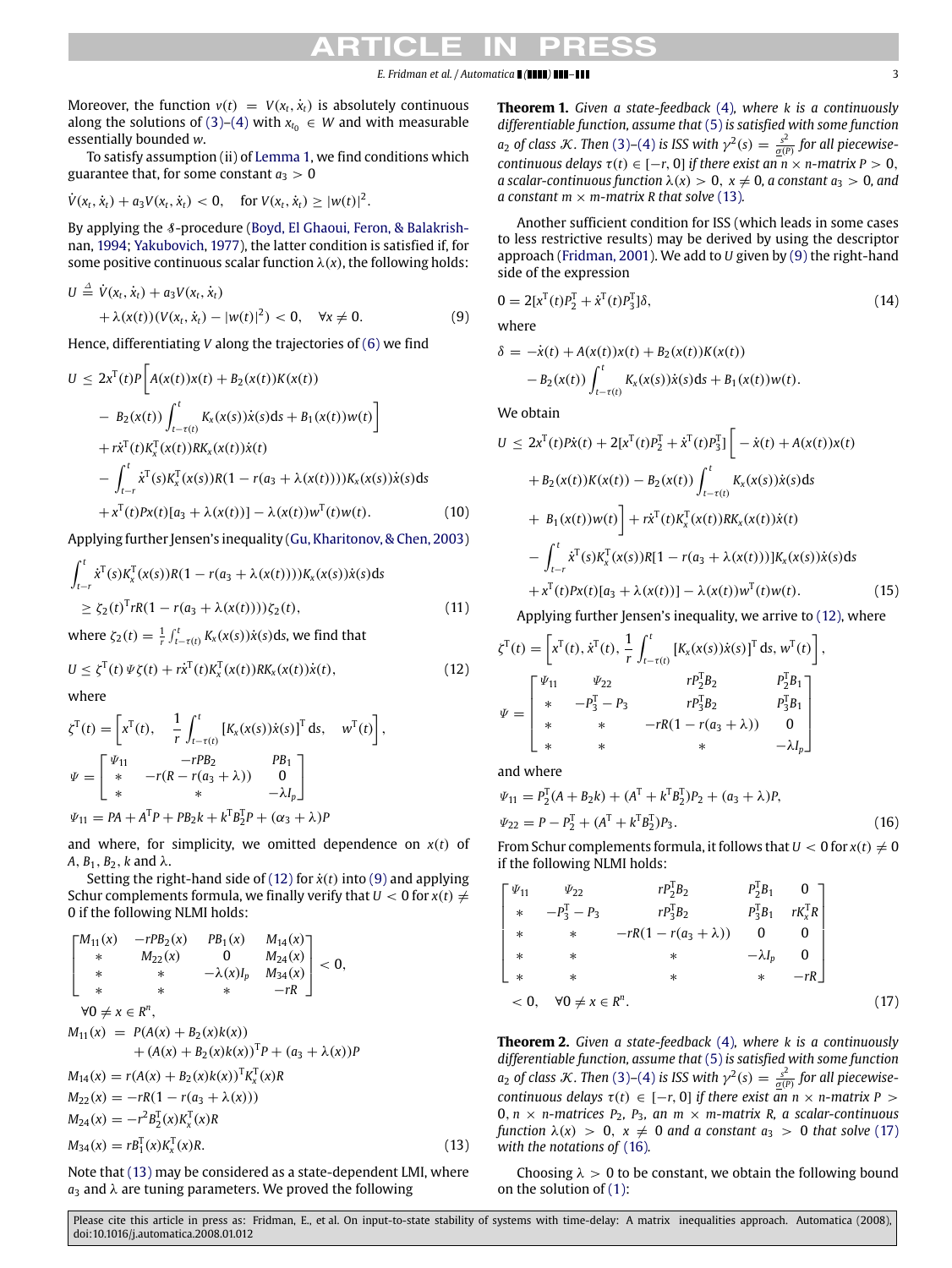4 *E. Fridman et al. / Automatica ( ) –*

<span id="page-3-5"></span>**Proposition 1.** *Assume that conditions of [Theorem](#page-2-5)* 1 *(or [Theorem](#page-2-6)* 2*) hold with a constant*  $\lambda > 0$ *. Then the solution of* [\(3\)](#page-1-2) *and* [\(4\)](#page-1-3) *with the initial condition*  $x_{t_0} \in W$  *satisfies the following inequality* 

$$
\underline{\sigma}(P)|x(t)|^2 \le e^{-(a_3+\lambda)(t-t_0)} \left[ x^T(t_0)Px(t_0) + \int_{t_0-r}^{t_0} D(s, x_{t_0}, \dot{x}_{t_0}) ds \right] + \frac{\lambda}{a_3 + \lambda} |w_{[t_0, t)}|_{\infty}^2.
$$
\n(18)

**Proof.** From [\(9\)](#page-2-1) it follows that

$$
\dot{V} + (a_3 + \lambda)V - \lambda|w|^2 < 0,
$$
  
\n
$$
V_{|t=t_0} = x^{\mathrm{T}}(t_0)Px(t_0) + \int_{t_0-r}^{t_0} D(s, x_{t_0}, \dot{x}_{t_0})ds.
$$

By applying the comparison principle [\(Khalil,](#page-5-11) [2002\)](#page-5-11), we have

$$
x^{T}(t)Px(t) \leq V(x_{t}, \dot{x}_{t}) \leq e^{-(a_{3}+\lambda)(t-t_{0})}V(x_{t_{0}}, \dot{x}_{t_{0}})
$$

$$
+ \int_{t_{0}}^{t} e^{-(a_{3}+\lambda)(t-s)}\lambda |w(s)|^{2} ds,
$$

which implies [\(18\).](#page-3-0)

#### *3.2. On ISS of systems without delay*

Consider now system [\(6\)](#page-1-4) without delay:

 $\dot{x} = A(x)x + B_2(x)K(x) + B_1(x)w.$  (19)

For [\(19\),](#page-3-1) [Lemma 1](#page-1-6) holds with  $V: R^n \rightarrow R^+$  and where  $\|\phi\|_W$  is changed by  $|x(t_0)|$ . We use arguments of [Theorem 1,](#page-2-5) where  $a_3$  may be taken either constant or as a function of  $|x|$  of class  $\mathcal{K}$ , since in the latter case

$$
\dot{V}(x) \leq -a_3(|x|)V(x) \leq -a_3(\alpha_2^{-1}V(x))V(x)
$$
  

$$
\stackrel{\Delta}{=} -\alpha_3(V(x))
$$

and  $\alpha_3$  is of class *K*. We obtain

**Corollary 1.** *Given a state-feedback* [\(4\)](#page-1-3)*, where k is a continuously* differentiable function. Then [\(19\)](#page-3-1) is ISS with  $\gamma^2(s) = \frac{s^2}{\underline{\sigma}(P)}$  if there exists *a* constant  $n \times n$ -matrix  $P > 0$ , *a* scalar-continuous functions  $\lambda(x) > 0$ *and a function*  $a_3(|x|) > 0$ , either constant or of class  $K$ , that solve

$$
\begin{bmatrix} \Psi_{11} & PB_1(x) \\ * & -\lambda(x) \end{bmatrix} < 0, \quad \forall 0 \neq x \in R^n,
$$
 (20)

*where*

$$
\Psi_{11} = P(A(x) + B_2(x)k(x)) \n+ (A(x) + B_2(x)k(x))^T P + (a_3(|x|) + \lambda(x))P.
$$

**Remark 1.** If [\(20\)](#page-3-2) is feasible with constant  $a_3$  (and thus the system without delay [\(19\)](#page-3-1) is ISS), then [\(13\)](#page-2-2) is feasible for small enough *r*. Therefore, [\(1\)](#page-1-0) is ISS for all small enough piecewise-continuous delays  $\tau(t) \in [-r, 0]$ .

The corresponding condition, which follows from [Theorem 2,](#page-2-6) can be obtained similarly.

<span id="page-3-3"></span>**Example 1.** Consider the system without delay

 $\dot{x}_1 = -3x_1^3 - 2x_2^2x_1,$  $\dot{x}_2 = -x_1^2 x_2 - x_2^3 + (x_1^2 + x_2^2) w.$ 

In this example,  $B_2 = 0$ ,  $B_1(x) = \begin{bmatrix} 0 & x_1^2 + x_2^2 \end{bmatrix}^T$ . Choosing  $A(x) =$  $-\text{diag}\{3x_1^2 + 2x_2^2, x_1^2 + x_2^2\}$ ,  $a_3 = \lambda = 0.1(x_1^2 + x_2^2)$  and  $P = \text{diag}\{p, p\}$ with  $p > 0$  we obtain [\(20\)](#page-3-2) of the form

$$
\begin{bmatrix} \psi & 0 & 0 \\ * & -1.8p(x_1^2 + x_2^2) & p(x_1^2 + x_2^2) \\ * & * & -0.1(x_1^2 + x_2^2) \end{bmatrix} < 0,
$$

where  $\psi = -2p(2.9x_1^2 + 1.9x_2^2)$ . The latter inequality is feasible if  $\frac{0.18}{p} > 1$  and thus the system is ISS with  $\gamma^2 = \frac{1}{p}s^2 = 5.56s^2$ .

<span id="page-3-0"></span>**Remark 2.** A necessary condition for the feasibility of NLMIs [\(13\),](#page-2-2) [\(17\)](#page-2-3) and [\(20\)](#page-3-2) is that the matrix  $A(x) + B_2(x)k(x)$  is Hurwitz  $\forall x \neq$ 0. Since the choice of  $A(x)$  in representations [\(3\)](#page-1-2) and [\(19\)](#page-3-1) is not unique, *A*(*x*) should be chosen in such a way that it satisfies the above necessary condition. Thus, in [Example 1,](#page-3-3) the considered choice of *A*(*x*) is the only one that leads to Hurwitz  $A(x) \forall x \neq 0$ . Choosing e.g.  $A(x) = \begin{bmatrix} -3x_1^2 - 2x_2^2 & 0 \\ 0 & 0 & 0 \end{bmatrix}$ −*x*<sup>1</sup> *<sup>x</sup>*<sup>2</sup> −*<sup>x</sup>* 2 2 , we see that the latter matrix is not Hurwitz for  $x_2 = 0$ ,  $x_1 \neq 0$ .

*3.3. On local ISS*

For nonlinear system [\(1\),](#page-1-0) it may happen that [\(13\)](#page-2-2) holds locally for  $x \neq 0$  from the ball  $\mathcal{B}_b = \{x \in \mathbb{R}^n : |x| \leq b\}$ . Then [Theorem 1](#page-2-5) holds for the initial condition and for the disturbances, which lead  $\text{to } x(t) \in \mathcal{B}_b \text{ for all } t \geq t_0.$ 

<span id="page-3-8"></span><span id="page-3-4"></span>**Example 2** (*[Liberzon,](#page-5-12) [2006](#page-5-12)*). Consider the scalar system with delayed and quantized feedback

<span id="page-3-1"></span>
$$
\dot{x} = -x + x^{2} + u,\nu = \begin{cases}\nq(-x^{2}(t - \tau(t))), & t - \tau(t) \ge t_{0}, \\
0, & t - \tau(t) < t_{0}.\n\end{cases}
$$
\n(21)

The input quantizer is a piecewise constant function  $q : R \to Q$ , where *Q* is a finite subset of *R* and for some  $M > \Delta > 0$  the following holds:  $|y| \le M \Rightarrow |q(y) - y| \le \Delta$ . Following [Liberzon](#page-5-12) [\(2006\)](#page-5-12), we represent [\(21\)](#page-3-4) in the form

$$
\dot{x}(t) = -x(t) + x^2(t) - x^2(t - \tau(t)) + e(t),
$$
  
\n
$$
x(t_0) = x_0, \qquad x(t) = 0, \quad t < t_0,
$$

where

$$
e(t) = \begin{cases} q(-x^2(t-\tau(t))) + x^2(t-\tau(t)), & t-\tau(t) \ge t_0, \\ 0, & t-\tau(t) < t_0, \end{cases}
$$

<span id="page-3-2"></span>choose  $\Delta = 0.05$  and  $M = 5$  and consider the set of the initial conditions satisfying  $|x_0|$  < 2.

The latter system has the form of [\(3\)](#page-1-2) with  $A(x) = -1 + x$ ,  $k(x) = 0$  $-x, K_x = -2x, B_1 = B_2 = 1$ , and  $e = w$ . If the conditions of [Proposition 1](#page-3-5) hold, we find

$$
|x(t)|^2 < |x_0|^2 + \frac{\lambda}{a_3 + \lambda} \frac{|e_{[t_0, t)}|^2}{P} \le 4.01 < (2.0025)^2
$$
\n
$$
\text{if } \frac{|e_{[t_0, t)}|^2}{P} \le \frac{\lambda^2}{P} = \frac{0.0025}{P} < \frac{a_3 + \lambda}{\lambda} 0.01, \text{ i.e. if}
$$
\n
$$
\frac{\lambda}{a_3 + \lambda} - 4P < 0. \tag{22}
$$

<span id="page-3-7"></span>NLMI [\(17\)](#page-2-3) will take the form

$$
\begin{bmatrix}\nM_{11} & P - P_2 - P_3 & rP_2 & P_2 & 0 \\
* & -2P_3 & rP_3 & P_3 & -2xrR \\
* & * & -rR(1 - r(a_3 + \lambda)) & 0 & 0 \\
* & * & * & -\lambda & 0 \\
* & * & * & * & -rR\n\end{bmatrix}
$$
\n
$$
< 0, \forall 0 < |x| \le 2.0025
$$
\n(23)

<span id="page-3-6"></span>with  $M_{11} = -2P_2 + (a_3 + \lambda)P$ . The latter inequality is affine in *x*. Therefore, considering *x* inside the polytope with the vertices  $\pm$ 2.0025, we solve [\(23\)](#page-3-6) for these two vertices and [\(22\)](#page-3-7) with the same decision variables  $P > 0$ ,  $P_2$ ,  $P_3$ ,  $R$  and choosing  $a_3 = 0.7$ ,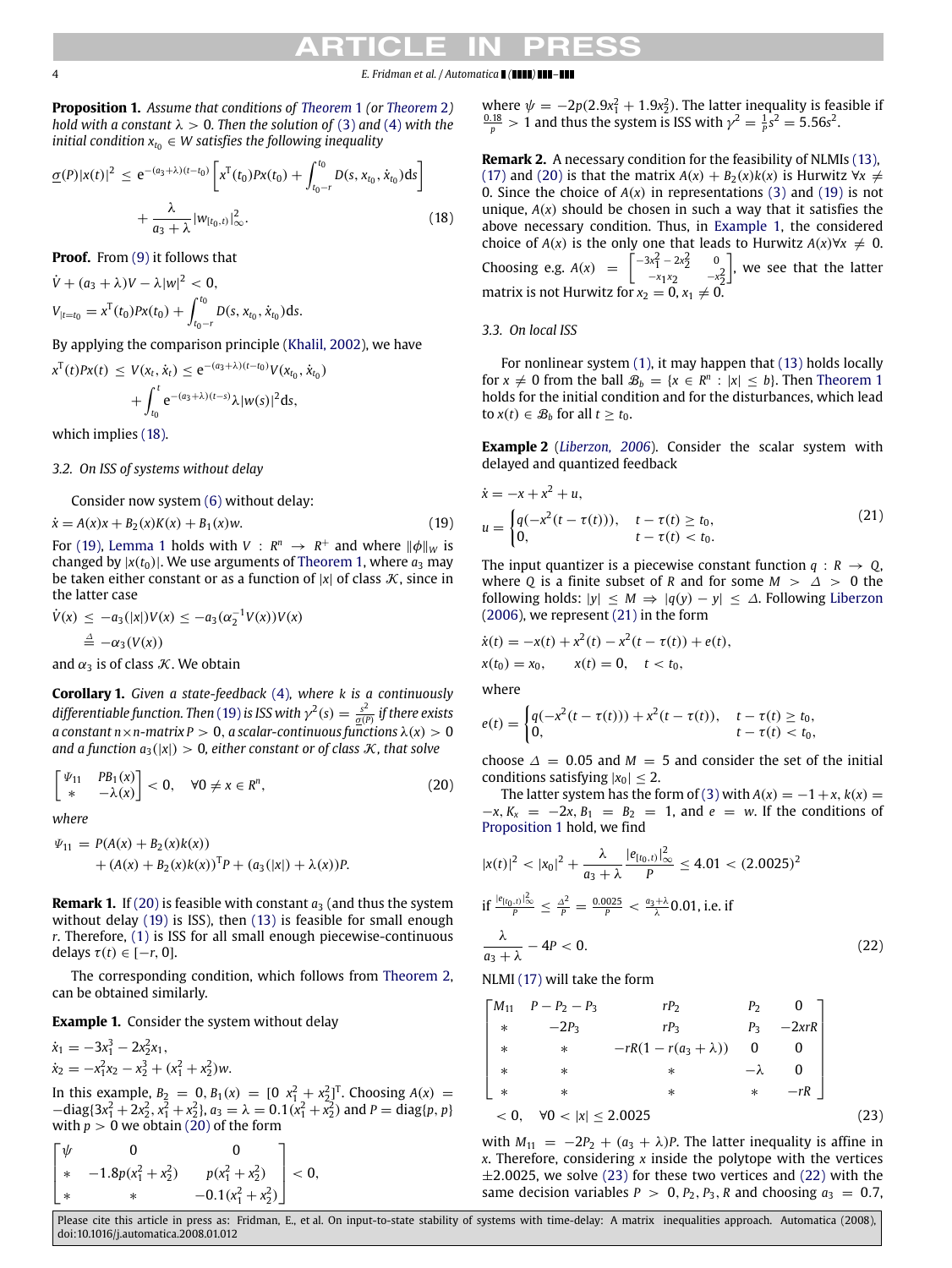$\lambda = 0.1$ . We find that the resulting LMIs are feasible for  $r = 0.19$ . We thus conclude that for every  $0 < \tau(t) < 0.19$ , the solution starting from *x*<sub>0</sub> ∈ [−2, 2] remains in [−2,0025, 2,0025] for all *t*  $\geq$  *t*<sub>0</sub> and asymptotically approaches  $[-\gamma(\Delta), \gamma(\Delta)] \subset [-0.1, 0.1]$ (since  $\gamma^2(\Delta) = \frac{\lambda}{a_3 + \lambda} \frac{\Delta^2}{P} < (0.1)^2$ ). This result is less restrictive than the one (obtained via Razumikhin approach) in [Liberzon](#page-5-12) [\(2006\)](#page-5-12), where it was found that the corresponding  $\tau \leq 0.01$ .

**Remark 3.** In this section we gave some *sufficient* conditions for ISS, which may be conservative. Similar to delay-dependent stability results for linear systems (see e.g. [Xu](#page-5-16) [and](#page-5-16) [Lam](#page-5-16) [\(2005\)](#page-5-16)), different improvements may be the topic for the future research.

#### <span id="page-4-0"></span>**4. Input-to-state stabilization of linear systems**

Consider a linear system with a control input  $u(t) \in R^m$  and a disturbance  $w(t) \in R^p$ :

$$
\dot{x}(t) = Ax(t) + B_2 u(t) + B_1 w(t),
$$
\n(24)

where  $x(t) \in R^n$ , A,  $B_2$  and  $B_1$  are constant matrices. Consider a linear state-feedback with time-varying delay

$$
u(t) = Lx(t - \tau(t)),
$$
\n(25)

where  $L \in R^{m \times n}$  is a constant gain and  $\tau(t)$  is an unknown piecewise-continuous delay that satisfies  $0 \leq \tau(t) \leq r$ .

[Theorems 1](#page-2-5) and [2](#page-2-6) give sufficient conditions for ISS analysis, where  $K_x = k = L$ . To find the unknown gain *L* we use [Theorem 2.](#page-2-6) Following [Suplin,](#page-5-17) [Fridman,](#page-5-17) [and](#page-5-17) [Shaked](#page-5-17) [\(2004\)](#page-5-17), we choose  $P_3 = \epsilon P_2$ , where  $\epsilon$  is a tuning scalar parameter (which may be restrictive). Note that  $P_2$  is nonsingular due to the fact that the only matrix which can be negative definite in the second block on the diagonal of [\(17\)](#page-2-3) is  $-∈(P_2 + P_2^T)$ . Defining:

$$
Q_2 = P_2^{-1}, \quad \bar{P} = Q_2^{\mathrm{T}} P Q_2, \quad \bar{R} = R^{-1}, \quad Y = L Q_2,\tag{26}
$$

we multiply [\(17\)](#page-2-3) by  $diag\{P_2^{-1}, P_2^{-1}, R^{-1}, I_p, R^{-1}\}$  and its transpose, from the right and the left, respectively. We obtain:

<span id="page-4-7"></span>**Theorem 3.** *Consider* [\(24\)](#page-4-1) *with a piecewise-continuous delay*  $\tau(t) \in$ [0, r]. Given  $\lambda > 0$  and  $a_3 > 0$  the system is ISS under the state*feedback law* [\(25\)](#page-4-2) *if for some tuning scalar parameter there exist*  $n \times n$ *-matrices*  $0 < \overline{P}$ ,  $Q_2$ , an  $m \times m$ *-matrix*  $\overline{R}$  and an  $m \times n$ *-matrix Y such that the following LMI is satisfied*

$$
\begin{bmatrix}\n\Gamma_{11} & \Gamma_{12} & rB_2\bar{R} & B_1 & 0 \\
* & -\epsilon Q_2^T - \epsilon Q_2 & \epsilon rB_2\bar{R} & \epsilon B_1 & rY^T \\
* & * & -r\bar{R}(1 - r(a_3 + \lambda)) & 0 & 0 \\
* & * & * & -\lambda I_p & 0 \\
* & * & * & * & -r\bar{R}\n\end{bmatrix}
$$
\n
$$
< 0, \tag{27}
$$

*where*

$$
\Gamma_{11} = AQ_2 + Q_2^T A^T + B_2 Y + Y^T B_2^T + (a_3 + \lambda)\bar{P},
$$
  
\n
$$
\Gamma_{12} = \bar{P} - Q_2 + \epsilon (Q_2^T A^T + Y^T B_2^T).
$$

*The resulting* γ *and L are given by*

$$
\gamma^{2}(s) = \frac{1}{\underline{\sigma}(Q_{2}^{-T}\bar{P}Q_{2}^{-1})} \cdot \frac{\lambda}{a_{3} + \lambda} s^{2}, \qquad L = YQ_{2}^{-1}.
$$

To minimize the gain  $\gamma$ , we can consider the following procedure: let  $z \in R$  satisfy the LMI

$$
\begin{bmatrix} -\bar{P} & Q_2^{\mathrm{T}} \\ * & -zI_n \end{bmatrix} < 0.
$$
 (28)

By the Schur complement, this matrix inequality can be equivalently rewritten as  $\frac{\bar{p}}{r} - z^{-1}Q_2^TQ_2 > 0$  or,  $Q_2^{-T}\bar{p}Q_2^{-T} > z^{-1}I_n$ , which implies that  $\underline{\sigma}(Q_2^{-T} \overline{P} Q_2^{-1}) > z^{-1}$ . And so, we obtain the bound  $\gamma^2(s) \leq \frac{\lambda z}{a_3 + \lambda} s^2$ . Given positive numbers  $\lambda$ ,  $a_3$  and  $\epsilon$  such that LMI [\(27\)](#page-4-3) is feasible, one may obtain the least value for the gain  $\gamma^2$  by finding the minimum value of *z* such that LMIs [\(27\)](#page-4-3) and [\(28\)](#page-4-4) are satisfied. This is an LMI optimization problem that can be solved with now standard numerical tools.

**Example 3.** We consider the problem of the stabilization of a two cart–pendulum from Section 4 of [Ishii](#page-5-18) [and](#page-5-18) [Francis](#page-5-18) [\(2003\)](#page-5-18). The system is described by

<span id="page-4-5"></span>
$$
\dot{x}(t) = Ax(t) + Bu(t),\tag{29}
$$

where *x*(*t*) ∈  $R^8$ , *u*(*t*) ∈  $R^2$ , and *A* and *B* are given by:

<span id="page-4-2"></span><span id="page-4-1"></span>

| 0     | 1                                              | 0                                                            | 0 | 0                | 0      | 0           | 0            |   |
|-------|------------------------------------------------|--------------------------------------------------------------|---|------------------|--------|-------------|--------------|---|
| $-5$  | $-2.5$                                         | $-1.962$                                                     | 0 | 5                | 2.5    | 0           | 0            |   |
| 0     | 0                                              | 0                                                            | 1 | 0                | 0      | $\mathbf 0$ | 0            |   |
| 10    | 5                                              | 23.544                                                       | 0 | $-10$            | $-5$   | 0           | 0            |   |
| 0     | 0                                              | 0                                                            | 0 | $\boldsymbol{0}$ | 1      | 0           | $\mathbf{0}$ | , |
| 5     | 2.5                                            | 0                                                            | 0 | $-5$             | $-2.5$ | $-1.962$    | $\mathbf{0}$ |   |
| 0     | 0                                              | $\mathbf{0}$                                                 | 0 | $\boldsymbol{0}$ | 0      | 0           | 1            |   |
| 10    | $-5$                                           | $\mathbf 0$                                                  | 0 | 10               | 5      | 23.544      | 0            |   |
| $B =$ | 0<br>0.5<br>0<br>0<br>$\overline{0}$<br>0<br>0 | 0<br>$\boldsymbol{0}$<br>0<br>$\bf{0}$<br>0<br>٠<br>0.5<br>0 |   |                  |        |             |              |   |

The objective is to find a memoryless state-feedback such that, under sampling and quantization, the ball  $\mathcal{B}_{b_0}$  (for a given radius *b*<sub>0</sub>) is attractive from *R<sup>n</sup>* (i.e. every trajectory enters it and does not leave). The control law has the form

$$
u^{T}(t) = [q(L_{1}x(t_{k})) q(L_{2}x(t_{k}))],
$$
  
\n
$$
t_{k} \leq t < t_{k+1}, k = 0, 1, ...,
$$
\n(30)

<span id="page-4-6"></span>where  $L = [L_1^T L_2^T]^T$  is the state-feedback gain. The sampling may be not uniform with bounded sampling times:  $t_{k+1} - t_k \leq T_{\text{max}}$ , lim<sub>*k*→∞</sub>  $t_k$  = ∞. The quantization function *q* is defined as in [Example 2](#page-3-8) (but with  $M = \infty$  and with a countable set *Q*).

Following [Fridman,](#page-5-19) [Seuret,](#page-5-19) [and](#page-5-19) [Richard](#page-5-19) [\(2004\)](#page-5-19) we represent sampled-data control as delayed control and rewrite system [\(29\)](#page-4-5) and [\(30\)](#page-4-6) in the form

<span id="page-4-3"></span>
$$
\dot{x}(t) = Ax(t) + BLx(t - \tau(t)) + Bw(t),
$$
\n(31)

where  $0 \le \tau(t) = t - t_k \le T_{\text{max}}$  and  $w^T(t) = [w_1(t) w_2(t)]$ ,  $w_i(t) = q(L_i x(t - \tau(t))) - L_i x(t - \tau(t)), i = 1, 2$ . Note that for all *t*,  $|w(t)|$  ≤  $\sqrt{2}\Delta$ .

Applying [Theorem 3,](#page-4-7) we choose  $a_3 = 10^{-4}$ ,  $\lambda = 0.019$ ,  $\varepsilon = 8$ and verify feasibility of [\(27\).](#page-4-3) We obtain  $T_{\text{max}} = 0.194$  for the system to be ISS, which is to compare with  $T_{\text{max}} = 7.91 \times 10^{-3}$  obtained in [Ishii](#page-5-18) [and](#page-5-18) [Francis](#page-5-18) [\(2003\)](#page-5-18) (for the case of uniform sampling). The

<span id="page-4-8"></span>

| Table 1               |  |  |
|-----------------------|--|--|
| Results for example 3 |  |  |

<span id="page-4-4"></span>

| $l$ max                                                          | 0.002        | 0.004         | 0.006         |  |  |  |
|------------------------------------------------------------------|--------------|---------------|---------------|--|--|--|
| $\Delta$ by Theorem 3<br>$\triangle$ by Ishii and Francis (2003) | 105<br>0.267 | 68.3<br>0.242 | 50.7<br>0.217 |  |  |  |